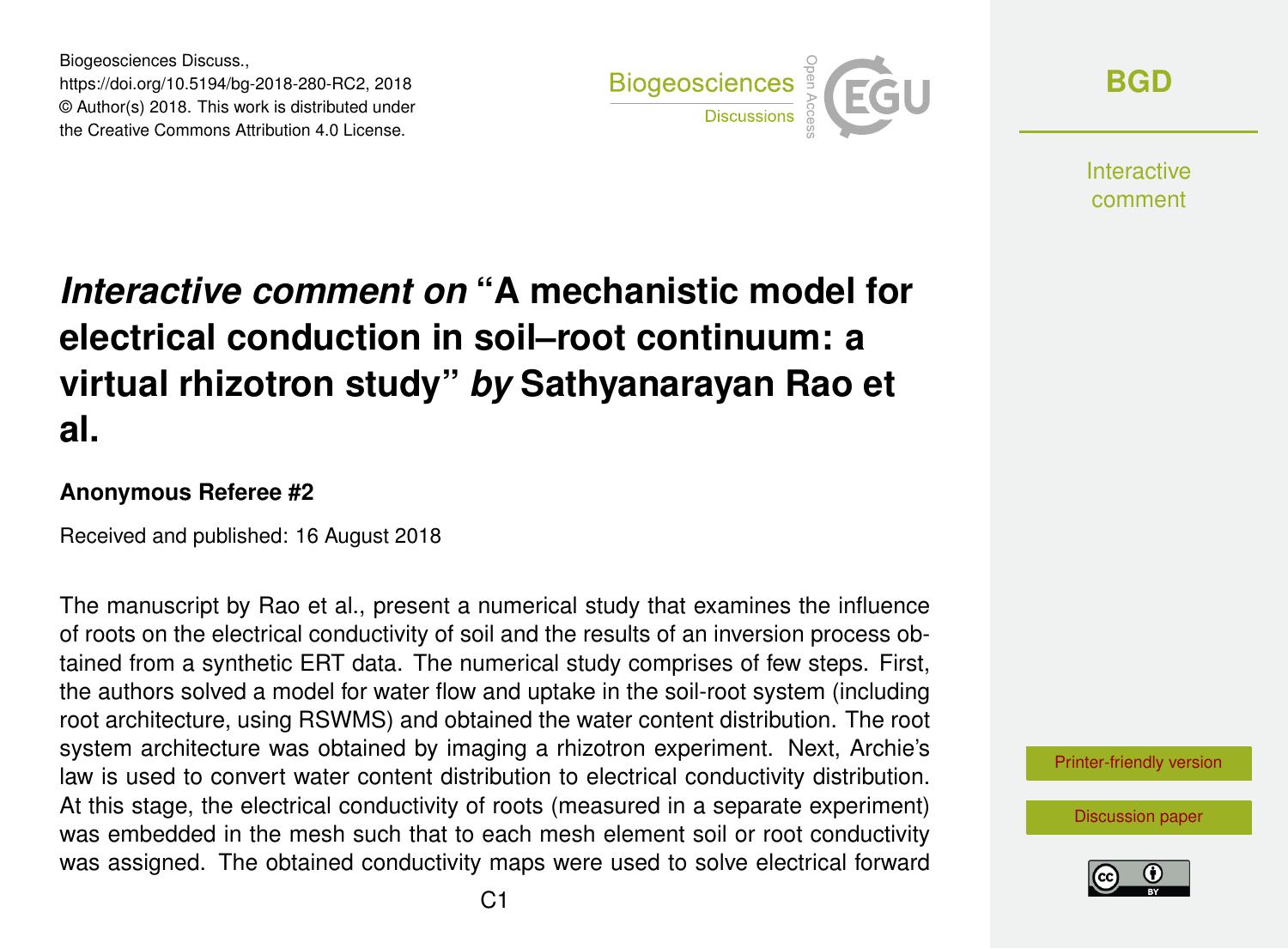and inverse models. In addition, the authors also calculate the average electrical conductivity of a soil-root system and discuss conductivity anisotropy due to roots. In general, the authors show that the contrast between soil and root conductivity depends on water content distribution, soil type, and root density. Errors in the estimation of water content distribution were found to be higher when the contrast between soil and root was high. In addition, roots found to cause a non-negligible anisotropy in the soil electrical conductivity.

The topic of the manuscript is important as the ERT method is increasingly used to monitor water content distribution in natural and agriculture systems where roots might influence the soil conductivity. Also, to my knowledge, this is the first attempt to rigorously model the impact of roots on the interpretation of ERT data to map water content. Overall, the manuscript is interesting and the work done is technically sound. Despite the above in my view, important aspects that were omitted (discuss below), weakening the work and limits its applicability. Furthermore, the lack of experimental data to support the model is missing. Specifically:

1. As the author's notes (e.g., L429-443) at the field scale, a 3D model might be needed. This is important because (a) the soil/root volume ratio might be different from the presented 2D case, and (b) the 3D electrical field are expected to differ (perhaps significantly) from the 2D field in the presence of the complex root structure (how this will impact anisotropy?). A 3D analysis seems to be necessary in this case, even if on a simpler root system. In addition, it is important to report the volume of roots in the soil and to compare it to normal field conditions.

2. The authors assume that the electrical conductivity of the pore water is constant, this is, in my view, not adequate. Without considering any complex processes (e.g., L434), the mere fact that the roots take water and leave salts means that the water conductivity around the root is high. How this is affecting the authors' analysis is not clear, but because the bulk electrical conductivity and the water conductivity are strongly coupled, it might be significant (authors are advised to consult Rhoades et al., 1976).

**[BGD](https://www.biogeosciences-discuss.net/)**

Interactive comment

[Printer-friendly version](https://www.biogeosciences-discuss.net/bg-2018-280/bg-2018-280-RC2-print.pdf)

[Discussion paper](https://www.biogeosciences-discuss.net/bg-2018-280)